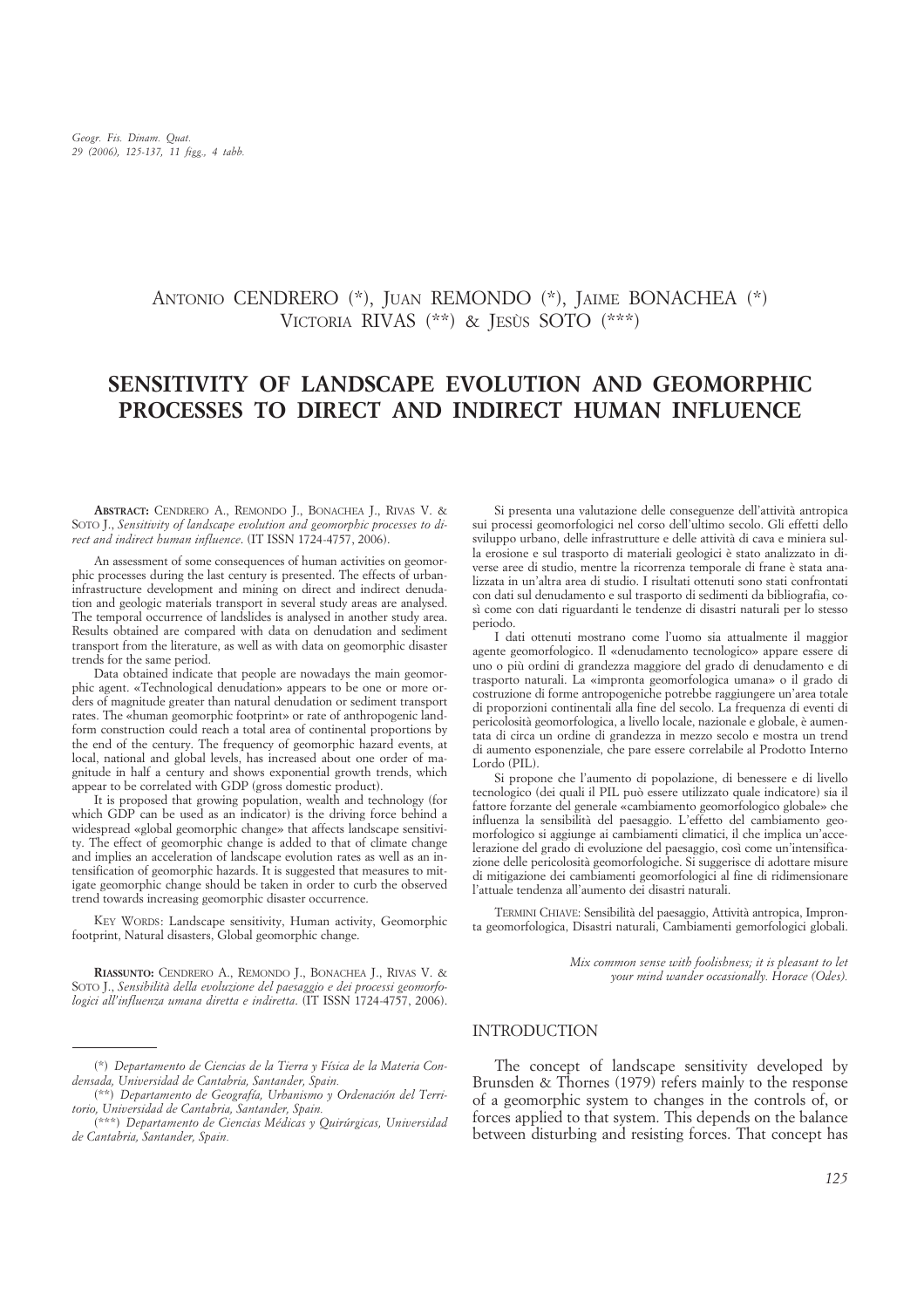also been applied with a broader meaning, be it in the geomorphic sense or referring to landscape characteristics not directly or mainly related to geomorphic processes (Holling, 1973; Meade, 1982; Odum, 1983; Thomas & Allison, 1993; Rubio, 1995; Tallis, 1998; Thomas, 2001; Usher, 2001; Burt, 2001; Gordon & *alii*, 2001; Miles & *alii*, 2001; Brierly & Stankoviansky, 2003; Thomas, 2004; Heimsath & Ehlers, 2005). As pointed out by Brunsden (2001), changes in time and space resulting from the relationships above may involve morphological evolution and material transport. One important factor affecting landscape disturbing and resisting forces is human activity; it is therefore interesting to assess to what extent landscape evolution or processes related to it are sensitive to direct or indirect human influence. A possible approach to do this is the analysis of indicators that can be expressed quantitatively and are related to landscape evolution and dynamics.

One important indicator of the intensity of geomorphic processes affecting landscape evolution is the rate of geologic materials transfer from one part of the Earth's surface to another. The geomorphic evolution of landscape is strongly determined by landform changes related to erosion-sedimentation. In a steady-state situation, landscape evolution should proceed at more or less constant rates. However, if significant changes occurred in either disturbing or resisting forces, evolution rates would also change. Normally the rate of geologic materials transfer does not have important direct consequences for humans, although some indirect effects, such as sediment supply to river channels, dams or estuaries, are indeed significant from the human viewpoint. Another indicator of the intensity of geomorphic processes and their sensitivity to human influence is the frequency and/or intensity of hazardous geomorphic processes, such as floods or mass movements. This is certainly of much greater concern for people.

Landscape sensitivity to human influence is examined here from those two points of view. On the one hand, an assessment of the influence of human activities implying direct excavation and accumulation of solid materials (urban and infrastructure development, mining, quarrying) on denudation, materials transfer and sedimentation processes will be carried out. On the other hand, the sensitivity of landslide processes to human-induced changes on the Earth's surface will also be analysed. Both effects are specific manifestations of the role of people as a geomorphic agent and have some broader implications. This paper builds on the results of two previous contributions by the authors (Remondo & *alii*, 2005; Rivas & *alii*, 2006) using additional data and analysing some implications of the former analyses for our understanding of the way geomorphic processes have operated in the recent past and might operate in the near future, as well as the consequences of this for hazard and risk assessment.

GEOMORPHIC EVOLUTION OF LANDSCAPE

Geomorphic evolution of landscape is due to different natural agents: mass wasting, wind-, ice- and water-driven processes, mainly rivers. One net result of those processes is the transfer of earth materials from denudation to deposition areas, with the consequent softening of relief. But landscape evolution is also determined by human activity. The role of humans on changes affecting the planet's surface was already examined quite a long time ago (Marsh, 1877; Thomas, 1956; Brown, 1956). Since then, considerable efforts have been devoted to analyse the consequences of human activities for climate or the biosphere and also of soil erosion related to farming or forestry activities. Some analyses of the effects of other types of activities on Earth's surface processes have been carried out (Archer & *alii*, 1987; Goudie, 1984, 1993, 1995; Douglas, 1990; Luttig, 1992; Walling, 1996; Brierly & Campbell, 1997; Phillips, 1999; Naredo & Valero, 1999; Slaymaker, 2000). But fewer studies have been undertaken on the significance of urbanisation, infrastructure development, quarrying and mining as geomorphic processes (Hooke, 1994, 1999).

Geomorphic materials transfer is increasingly influenced by human activity, through both direct, deliberate excavation/accumulation (construction, mining) and indirect, induced erosion (construction, mining, forestry and farming). Those activities also imply the construction of new «geomorphic units» (Cendrero & *alii*, 1987), each one of them with characteristic landforms, materials and processes (mining and quarrying excavations or accumulations, built-up areas etc). Excavation and accumulation activities also enhance natural erosion processes, thus indirectly contributing to materials transfer, sediment supply and landform evolution (Wolman, 1967; Wolman & Schick, 1967; Dunne & Leopold, 1978; Sowa & *alii*, 1990; McClintock & Harbor, 1995; Walling, 1996; Trimble, 1997; Harbor, 1999; Rawat & *alii*, 2000; Lu, 2005). About half a century ago Brown (1956) suggested that «technological denudation» could reach  $3.3 \text{ mm}$  a<sup>-1</sup> in a world with  $30$  billion people. By technological denudation it was understood the mobilisation of earth materials by different types of excavation. If this was correct, it certainly would represent a major contribution to geomorphic landscape evolution.

An assessment of the importance of human contributions to earth materials transfer and landform evolution compared to natural processes has been carried out (Rivas & *alii*, 2006). That assessment provides some insight into the sensitivity of landscape evolution processes to human influence. The assessment was based on the analysis of geomorphic effects of urban development, mining activities and infrastructure construction in several study areas, one in an industrialised country (Besaya valley, Spain) and three in an emerging one (La Plata, Mar del Plata and Rio Cuarto, Argentina). The nature of the study areas and the methodology used in the analysis are explained in the aforementioned contribution and only a brief description is presented here. The effect of urban and infrastructure development as well as mining/quarrying activities on landscape evolution were assessed on the basis of their contribution to materials transfer and creation of new, anthropogenic landforms.

Materials mobilisation rate by those activities can be expressed as:

 $MR = DERui + DERmq + IDRuimq$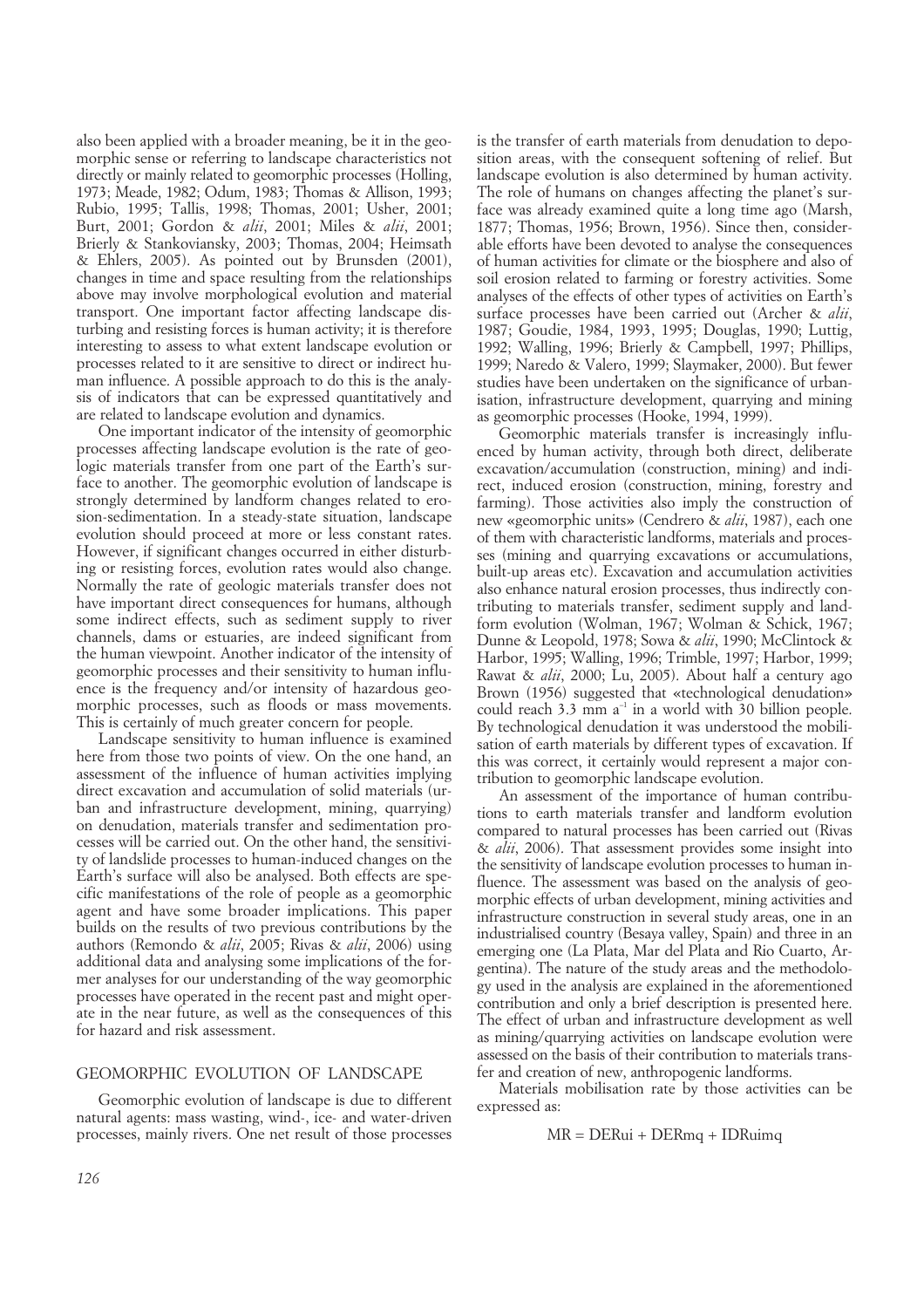Where:  $MR =$  mobilisation or transfer rate:  $DER =$ direct excavation rate; IDR = indirect denudation rate of disturbed areas;  $u = u$ rban;  $i = infra$ structure activities; m = mining; q = quarrying. All terms of the equation can be expressed as either m<sup>3</sup> m<sup>-2</sup> a<sup>-1</sup> or mm a<sup>-1</sup>.

The contribution to landform generation can also be expressed in terms of the «geomorphic footprint» (area of anthropogenic landforms produced and volume of geologic materials transferred, per person and year; Rivas & *alii*, 2006), a concept in a way related to the ecological footprint (Wackernagel & Rees, 1996), but with quite a different meaning.

The extent of urban areas was determined by means of maps and air photographs of different dates. Data on population were also obtained. *Per capita* use of urban space in the study areas was thus calculated for the period covered and is shown in fig. 1. Rate of urban land occupation (or urban landform construction) was calculated for the periods 1985-2000 and 1995-2000, and the results are presented in fig. 2. The period considered is short and the area occupied by constructions very small compared to total available area. Obviously, if growth continues, the rate would eventually decrease as built-up area approaches total available area (in a very distant future).

Despite certain irregularities in some of the study areas, probably due in part to the different nature of data (annual values for population; irregular periods for urban

area, conditioned by the availability of maps or air photographs), it is clear that urban space occupied per person has grown with time, reaching rates between 2.5 and 5  $m<sup>2</sup>$  $pers^{-1}$  a<sup>-1</sup> at the end of last century (fig. 2). This is probably the consequence of increasing wealth, with wealthier study areas (Besaya, Mar del Plata) showing higher growth rates. Average excavation for the different types of urban areas was also determined as well as volume directly affected by urban activities determined. As excavation depth has grown with time (higher buildings, deeper foundations, more utilities etc), there is little doubt that volume rate has grown more markedly than area rate, even though exact figures are not available. In summary, «urban geomorphic footprint» expressed as rate of area of new landforms originated and geologic materials directly excavated grows with time, reflecting the growth in human capability to intervene on the Earth's surface (more people, wealth and technology, that is greater GDP).

Mining activities also represent an important contribution to the human geomorphic footprint. Data on the extraction of earth materials through mining and quarrying were obtained in the four study areas, directly through air photo and field surveys or from public and mining companies' records. Finally, data were also obtained on areas and volumes affected by infrastructure construction. Full details on the procedures used and data obtained are given by Rivas & *alii* (2006). A summary of the results is shown





Argentina (Rivas & *alii*, 2005).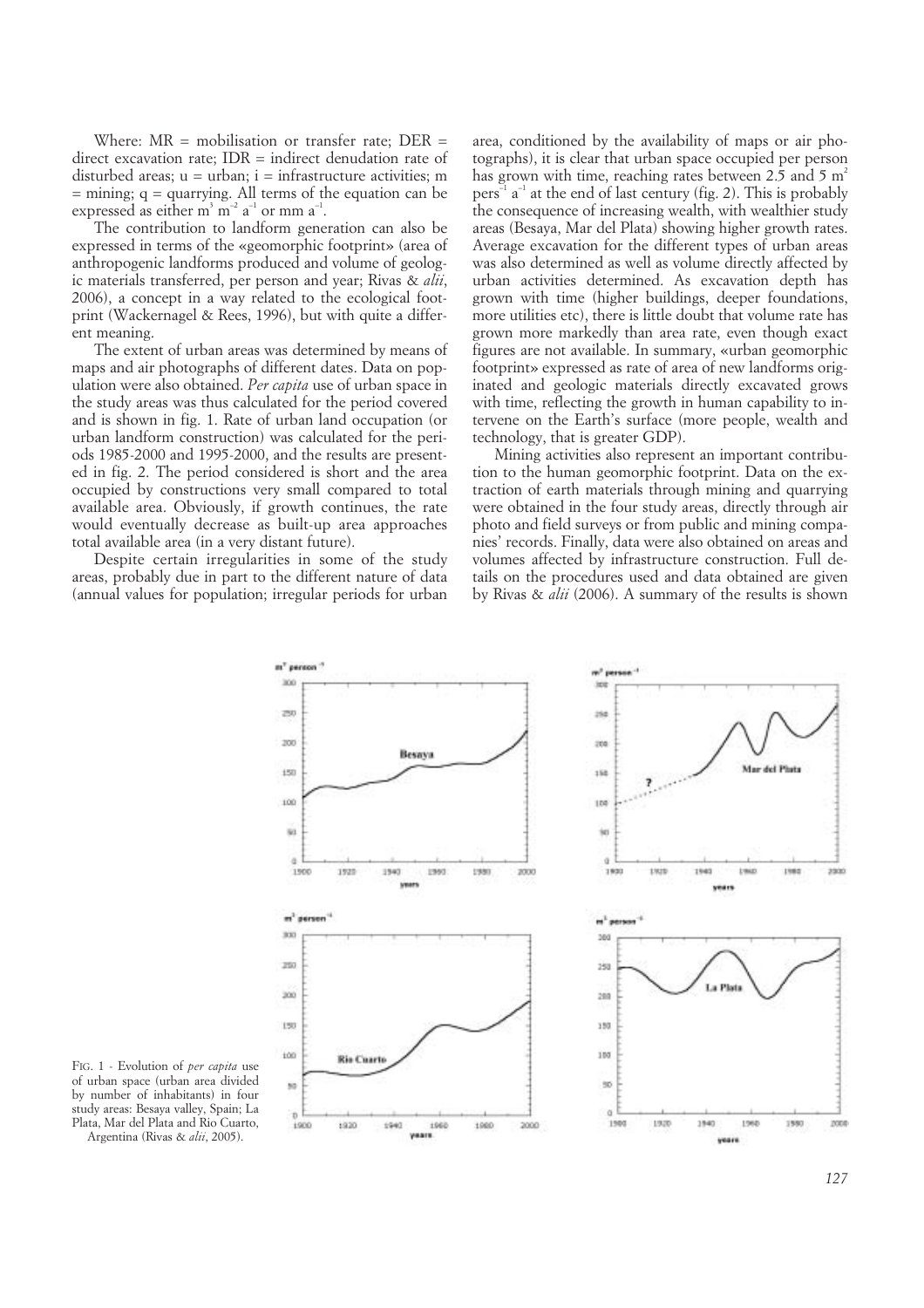

FIG. 2 - Rate of urban land use for the periods 1985-2000 (a) 1995- 2000 (b) (Rivas & *alii*, 2005).

in fig. 3, which also includes, for comparison, data on the Madrid region (Naredo, 2002).

Areas affected by excavations and accumulations, in which materials are profoundly disturbed and vegetation cover eliminated, are much more erosion-prone than other areas. Induced erosion in that type of disturbed surfaces was assessed in the study areas, through direct determinations and indirect estimates based on the USLE (Wischmeier & Smith, 1978) as well as from the literature (Marelli & *alii*, 1985; Nogués, 1987; Arce, 1988; Edeso & *alii*, 1991; Díaz de Terán & *alii*, 1992; Cantú & *alii*, 1996; Cendrero, 2003; Rivas & *alii*, 2006). Finally, in order to compare the magnitude of direct and indirect human contributions to geologic materials transfer with the one due to natural processes, erosion rates in undisturbed, nearlynatural areas were determined, estimated and obtained from the literature (Nani & *alii*, 1980; Salas, 1993; Cendrero & *alii*, 1994; González-Díez & *alii*, 1996, 1999; Becker & *alii*, 2002; Bujan & *alii*, 2003).

Results are summarised in table 1. For comparison purposes, total volumes affected by direct excavation and induced erosion of disturbed areas have been considered as if they were uniformly distributed over the whole study area analysed and expressed as rates (mm  $a^{-1}$ ). It is clear that in all study areas the process of materials mobilisation is largely dominated by direct excavation. Induced erosion of disturbed surfaces, even though these represent a minor proportion of the study areas analysed, appears to be generating as much sediment – or even more – as natural erosion over the whole of all such areas. In other words, the process of geomorphic evolution of landscape (from the point of view considered here) in these study areas seems to be extremely sensitive to human influence, with natural processes presently playing a very secondary role.



FIG. 3 - *Per capita* rates of area used (a) and volume excavated (b) for urban, infrastructure and mining/quarrying activities in four study areas for the most recent period available in each case (from data in Rivas & *alii*, 2005).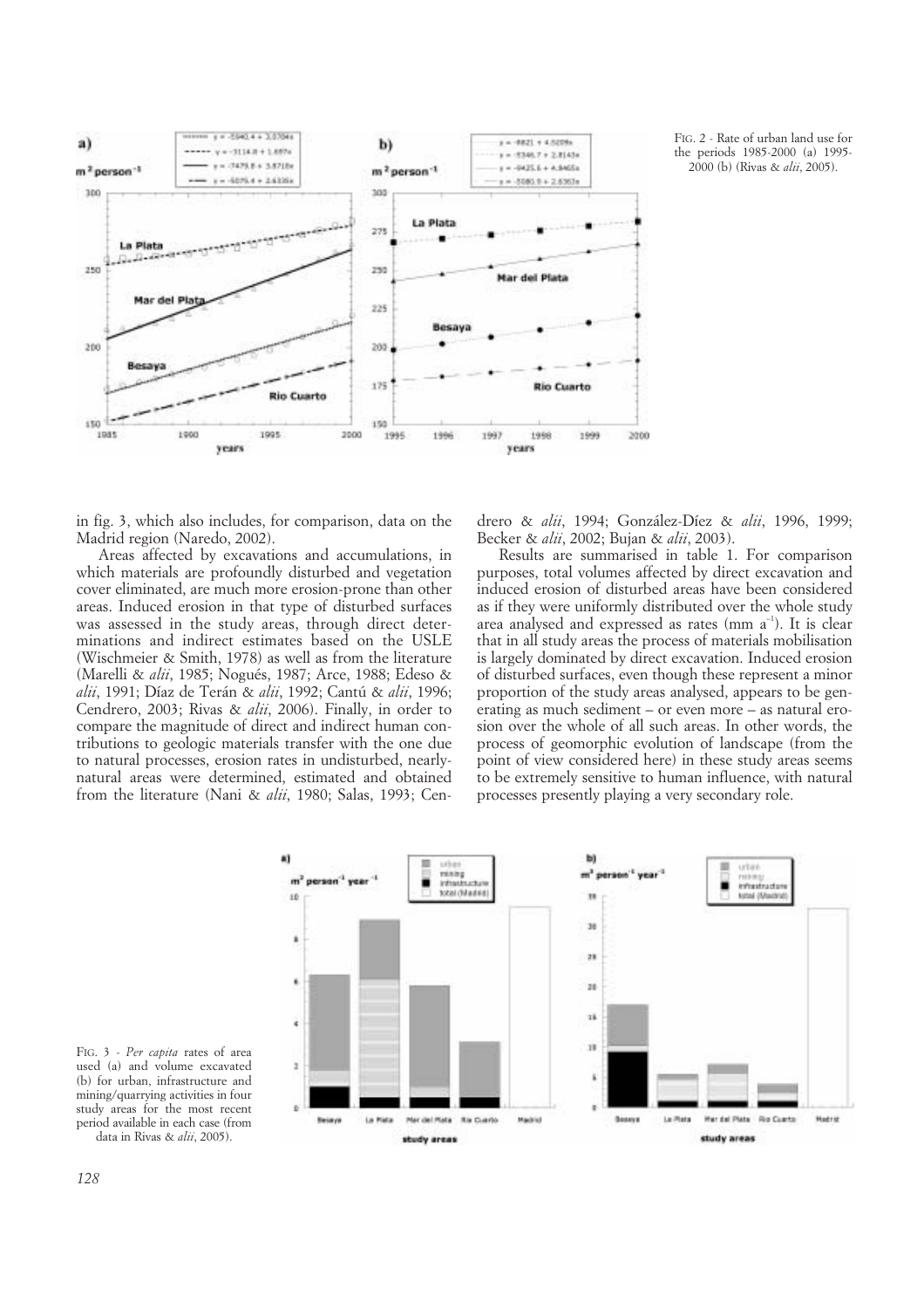| TABLE 1 - Comparison between direct, indirect and natural mobilisation |  |  |
|------------------------------------------------------------------------|--|--|
| processes (mm $a^{-1}$ ) (Rivas & <i>alii</i> , 2005)                  |  |  |

| Zones             | <b>Direct</b><br>excavation | <b>Induced</b><br>erosion <sup>(1)</sup> | Present<br>erosion $^{(2)}$ |
|-------------------|-----------------------------|------------------------------------------|-----------------------------|
| <b>Besaya</b>     | 3                           | $0.05 - 0.25$                            | 0.01                        |
| La Plata          | 3.3                         | 0.02                                     | 0.01                        |
| Mar del Plata     | 2.7                         | 0.01                                     | 0.01                        |
| <b>Rio Cuarto</b> | 9.5                         | 0.09                                     | 0.05                        |
| Other humid Pampa |                             |                                          | 0.01                        |

(1) Sediment contribution from disturbed areas evenly distributed over the whole study area.

(2) Under «nearly natural» conditions.

The study areas analysed are more densely populated Ruxton & McDougall Cendrero & Díaz de

than the world average. Thus, in order to get an idea of the relative importance of the processes considered at a global level some extrapolations were made on the basis of *per capita* contribution. *Per capita* effects due to construction activities are produced essentially within the areas themselves. On the other hand, a large proportion of mining materials directly or indirectly used by people are extracted far away. These are basically ores, coal and construction materials not included in the analysis of the study areas. Data from mining statistics for Spain, Argentina and the World (Naredo & Valero, 1999; IGME, 2002; SEGE-MAR, 2002) were used to calculate *per capita* contribution to mining mobilisation. Adding this contribution to the values obtained in the study areas, the overall geomorphic footprint attributable to the activities considered was thus calculated and is presented in table 2. Hooke (1994, 1999) obtained similar – although a bit smaller – values for direct excavation of earth materials. Data provided by Adriaanse (1997), Eurostat (2002), Carpintero (2003) and Arto (2003) on use of non-biotic materials in industrialised countries range between 33 and 76 t pers<sup>-1</sup>  $a^{-1}$ . Material types considered by those authors are not directly comparable to the ones used in this analysis, but their values are clearly within the same order of magnitude as ours.

It is interesting to compare the rates presented above with those obtained by different authors for natural denudation processes (table 3). Comparisons must be made with caution. The values we have obtained have a margin of uncertainty and should be considered as valid at the or-

TABLE 2 - Total geomorphic footprint (approximate values\*) due to excavation and mining activities. (Modified from Rivas & *alii*, 2005)

| Region                   | Area rate    |             |               | Volume rate Total area Total volume Mobil. Rate<br>$(m^{2} \text{ pers}^{-1} a^{-1})$ $(m^{3} \text{ pers}^{-1} a^{-1})$ $(km^{2} a^{-1})$ $(x 10^{6} m^{3} a^{-1})$ | $(mm a^{-1})$ |
|--------------------------|--------------|-------------|---------------|----------------------------------------------------------------------------------------------------------------------------------------------------------------------|---------------|
| Spain                    | 7.9          | 30.4        | 316           | 1216                                                                                                                                                                 | 2.4           |
| Argentina<br>World $(?)$ | 5.93<br>6.91 | 6.4<br>18.4 | 213<br>41,460 | 230<br>110,400                                                                                                                                                       | 0.08<br>0.83  |

World values are a rough average obtained assuming that global rates are probably somewhere between those of an industrial and one emerging economy and should not be considered as a rigorous estimate.

TABLE 3 - Lowering rates (mm a<sup>-1</sup>) according to different authors (Leopold & *alii*, 1964; Douglas, 1990; Summerfield & Hulton, 1994; Goudie, 1995; Hallet & *alii*, 1996; Remondo, 2001; Gellis & *alii*, 2004; Renwick & *alii*, 2005; Sigha-Nkamdjou & *alii*, 2005, Latrubesse & *alii*, 2005)

| Author (year)                                            | Place                                | Rate                                                  | <b>Observations</b>                              |
|----------------------------------------------------------|--------------------------------------|-------------------------------------------------------|--------------------------------------------------|
| Clark & Jagger (1964)                                    | Alps                                 | $0.004 - 1$                                           |                                                  |
| Corbel (1964)                                            |                                      | $0.03 - 0.15$                                         | Temperate humid<br>or subhumid areas             |
| Leopold et al. (1964)<br>Eardly &Viavant (1967)          | World<br>Utah                        | 0.027<br>$0.14 - 0.067$                               |                                                  |
| Ruxton & McDougall<br>(1967)                             | Papua                                | $0.06 - 0.8$                                          |                                                  |
| Strakhov (1967)<br>Young (1974)<br>Owens & Watson (1979) |                                      | $0.03 - 0.08$<br>$0.1 - 0.5$<br>$0.01 - 0.05$<br>0.04 | Large river basins<br>Mountain areas<br>Lowlands |
| Selby (1982)                                             | Mississippi valley                   |                                                       | From original                                    |
| Judson (1983)                                            | World                                | 0.06                                                  | brute data                                       |
| Judson (1983)                                            | World                                | 0.025                                                 | Natural<br>contribution                          |
| Saunders & Young (1983)<br>Crocier (1984)                | World<br>New Zeland                  | $0.01 - 1$<br>$0.03 - 0.5$                            | Forest areas                                     |
| Cendrero & Díaz de<br>Terán (1985)                       | Canary Islands                       | 0.27                                                  |                                                  |
| Benito et al. (1991)                                     | Galicia                              | 0.01                                                  |                                                  |
| Summerfield & Hulton<br>(1994)                           | World                                | $0.004 - 0.68$                                        | Major drainage<br>basins                         |
| Nava (1995)<br>Hallet et al. (1996)                      | Bárdenas Reales<br>Glaciated regions | $4 - 10$<br>$0.01 - 100$                              |                                                  |
| Briggs et al. (1997)                                     | World                                | 0.065                                                 | From original<br>brute data                      |
| Gellis et al. (2004)                                     | New Mexico                           | $0.05 - 1.5$                                          |                                                  |
| Latrubesse et al. (2005)                                 | 34 large tropical rivers             | $0.002 - 2.0$                                         | From sediment<br>yield data                      |
| Renwick et al. (2005)                                    | Ohio                                 | $0.1 - 1$                                             |                                                  |
| Sigha-Nkamdjou et al.<br>(2005)                          | Cameroon                             | $0.005 - 0.1$                                         |                                                  |
|                                                          |                                      |                                                       |                                                  |

der-of-magnitude level. The uncertainty also exists in the case of natural rates, as shown by the differences in the values provided by different authors. The nature of the processes compared is not the same. Also, natural denudation affects the Earth's surface in general, whereas the influence of human activities analysed is concentrated in a much smaller area.

If the figures presented above (for one emerging and one industrialised economy) are correct and more or less representative of possible value ranges, we would have that "technological denudation" is about one order of magnitude greater, or more, than natural denudation. That is, the geomorphic process of materials transfer and relief evolution appears to be controlled essentially by the human activities analysed, that seem to contribute with at least 90% of the total denudation.

The human geomorphic footprint – expressed as rate of generation of new landforms – is at present probably about 40,000 km<sup>2</sup> a<sup>-1</sup> (Rivas & *alii*, 2006). Taking into account the trend towards increasing geomorphic footprint, the total area covered by new «anthropogenic landforms» could reach continental proportions at the end of the century, probably in the order of  $5{\text -}10 \times 10^6$  km<sup>2</sup>. The total volume mobilised through human activities, presently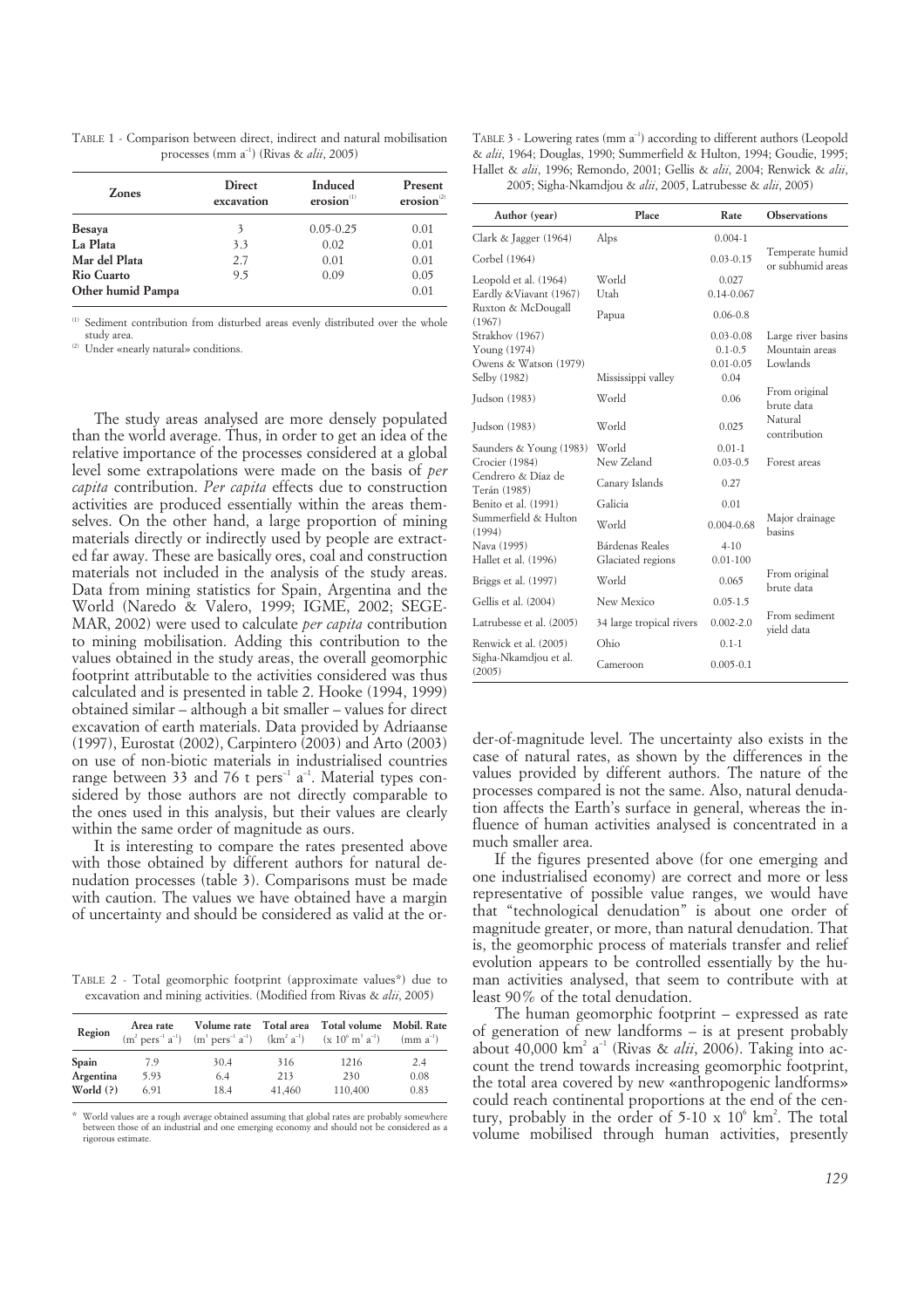about  $10^{11}$  m<sup>3</sup> a<sup>-1</sup>, would increase even more markedly. It thus appears that landscape evolution processes assessed here are also very sensitive to human influence when considered at global level.

### GEOMORPHIC PROCESSES AND HAZARDS

What has been presented above indicates that human action has become an increasingly important agent during the last century, particularly in the last few decades. A logical question that arises then is to what extent specific geomorphic processes, particularly those representing hazards, are sensitive to human influence. This issue was raised quite a long time ago, particularly with respect to floods (White, 1945; Kates, 1962; Burton & Kates, 1964; Goddard, 1976; Hewitt, 1983; Smith, 1996) and has continued receiving attention (Capelli & *alii*, 1997; Pielke, 2000; Yin & Li, 2001; Johnson & Warburton, 2002).

A look at a few data on some socio-economic and natural hazards indicators provides a few clues with respect to that. Figure 4 shows the evolution of world population, energy consumption and gross domestic product (GDP) during the second half of last century. Between 1950 and 2000 population has increased approximately by a factor of 2.4, energy consumption by 3.8 and GDP by 6.8. This reveals a growing degree of industrialisation and a clear improvement in the management of economic systems (productivity per unit energy consumed and even more per person has increased considerably). Figure 5 (EM-DAT, 2005; Munich Re, 2005) shows data on natural disaster events and damage. Natural disasters and damage have increased by a factor of about 12 and 25-30, respectively. Both natural hazard events and damage – especially the latter – grow more than socio-economic indicators that might be somehow related to them. If our management in this realm had remained at the same level of efficiency we should expect damage to grow approximately the same as GDP (more elements to be damaged, more damage). Reported losses could be influenced by a variety of factors but if we accept the data presented, we should come to the conclusion that losses per person or per unit GDP are greater now than in the past. In other words, the overall result of our management of natural hazards has become worse. Could this growing losses and, especially, growing number of natural hazards events be due, at least in part, to geomorphic changes?

An analysis of the evolution of landslide frequency or rates in a study area of northern Spain, the lower Deva valley, during the second half of last century provides additional data. An inventory of landslides occurred in the area between 1954 and 1997 was carried out. Details on the procedure have been presented by Remondo (2001), and Remondo & *alii* (2003a, 2003b, 2005). Figure 6 shows the variation of landslide frequency in the study area. It can be seen that frequency has increased by a factor of about 10 in less than 50 years. The trend is similar when landslide mobilisation (volume of material affected by landslides) rate is considered.

Climate data for the area (Diputación Foral de Guipúzcoa, 1999; Remondo, 2001) do not explain the trend observed. It rather appears that the increasing frequency is somewhat related to human influence, as suggested by data in fig. 7. Although the correlation between both variables is by no means ideal, data shown suggest this might not be a simple coincidence. Gross domestic product (GDP) is an indicator of the human capability to intervene on the Earth's surface (growing GDP implies growing



FIG. 4 - Evolution of world population, energy consumption and GDP for 1950-2000 (Groningen Growth and Development Centre and The Conference Board, Total Economy Database, August 2005, http://www.ggdc.net; United Nations Population Division, October 2005, http://www.un.org/esa/ population/unpop.htm; International Energy Agency, October 2005, http://www.iea.org/).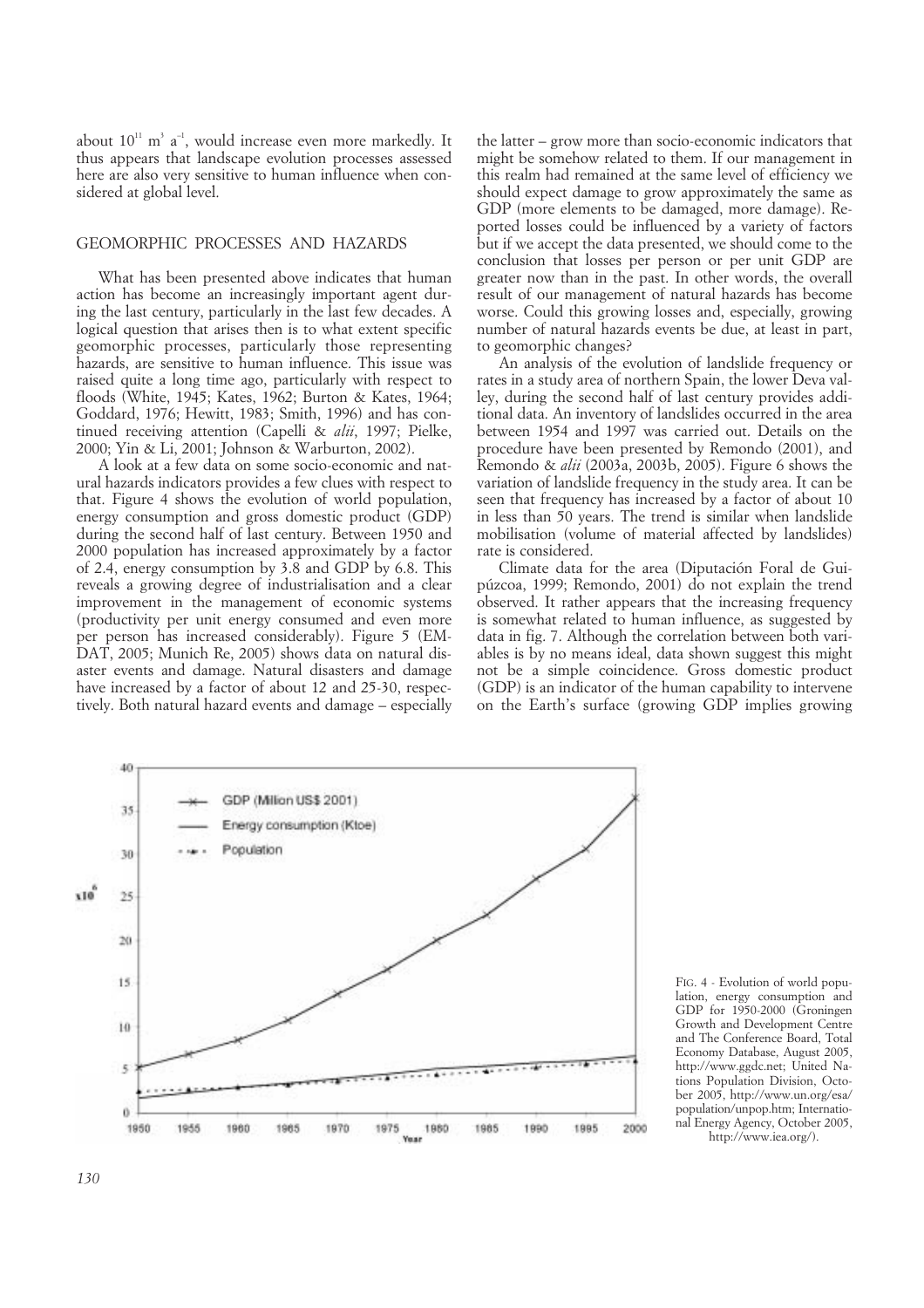





FIG. 6 - Landslide frequency and mobilisation rate in the Bajo Deva area, northern Spain, during the second half of last century (from data in Remondo & *alii*, 2005).

population, wealth and technology). This growing capability is normally translated into more urbanisation, infrastructure construction, quarrying for construction materials, more intensive agricultural and forestry techniques etc. This brings about changes in the surface layer that might trigger landslides. Remondo (2001) points out that at least 7 per cent of the landslides inventoried during the period were clearly triggered by human actions and that an additional 25 per cent present evidence of a possible human influence. But it also produces more subtle, widespread changes (regolith modifications due to more intensive agricultural technologies, repeated land-use changes, diversion of surface runoff and related variations in saturated and unsaturated layer conditions due to house, road and track construction or improvement) that may affect the resilience of the surface layer, increasing its sensitivity to natural trig-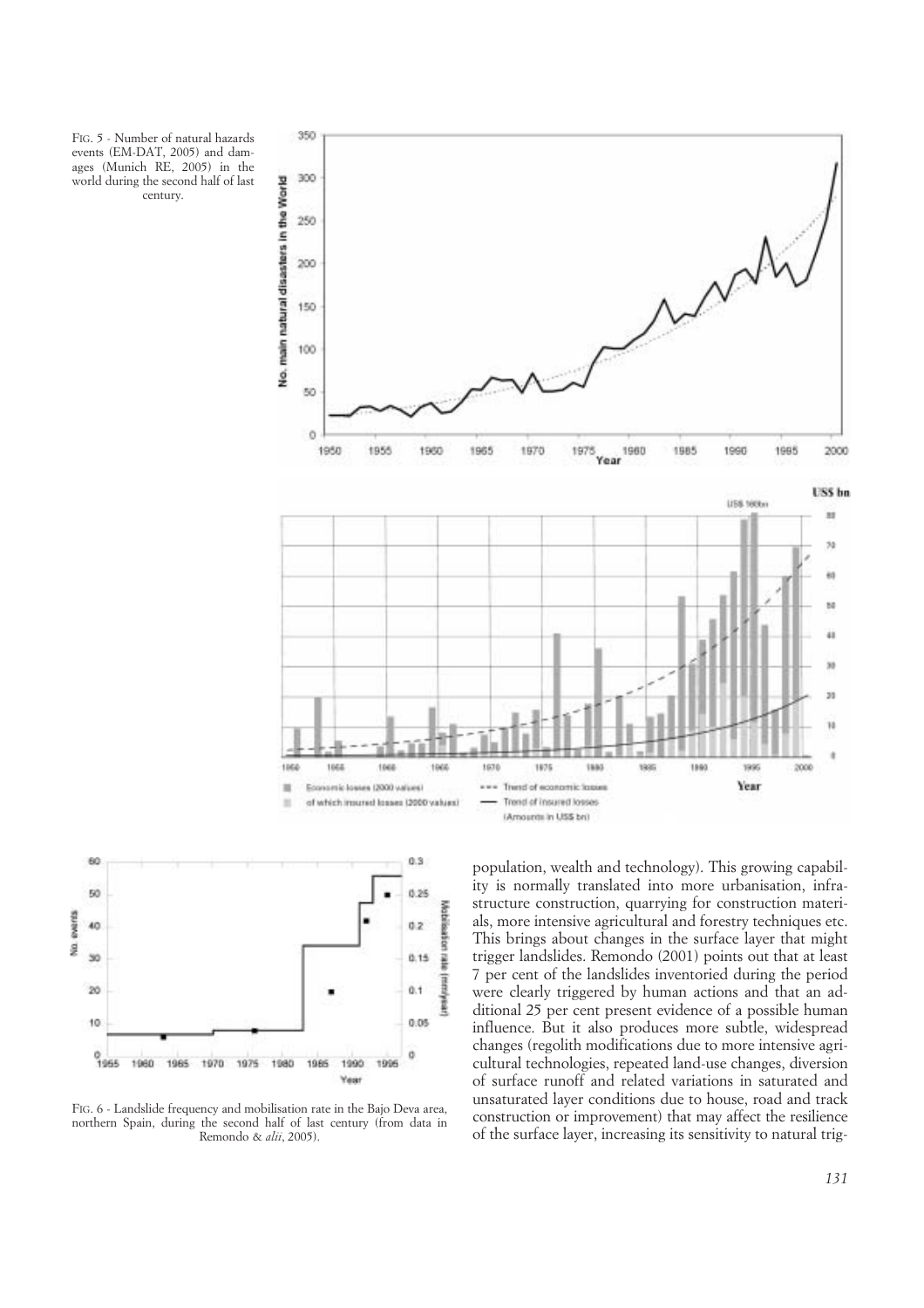

FIG. 7 - Correlation between landslide mobilisation rate and GDP in the Bajo Deva area (Remondo & *alii*, 2005).

gers. This is probably the explanation for the great difference between the large numbers of landslides produced in the area during the intense rains of August 1983 and the much smaller ones during similar rainfall episodes in the 50's and 60's.

Is the situation described above of a local character or could it represent a more general trend? If the relationship suggested above was true, it should be observable in other areas and at different scales. Figure 8 shows the variation in the number of landslides in Italy during last century (Guzzetti & Tonelli, 2004), as well as number of different types of natural disasters in the world (EM-DAT, 2005). The frequency trend for landslides in Italy is quite similar to the one observed in our study area (fig. 6). Global data show a marked increase in the number of all the types of disasters considered from around 1950. This increase might be in part apparent, due to better information, or attributable to the fact that a growth in the number of exposed elements (people, buildings, infrastructure etc) should result in a greater number of disastrous events even if the behaviour of processes does not change. That might be the explanation for the relatively limited growth shown for geological disasters (mainly earthquakes and volcanoes, processes obviously not affected by human activities). It could be a coincidence but the growth in the number of these disasters is similar to GDP growth during the same period. All other disasters represented, related to climate or atmospheric processes, show a much greater increase that cannot be explained by better information or greater exposure. They are more likely to reflect climate change which includes an increase in the frequency of extreme events (IPCC, 1996; UNEP, 1997; IPCC, 2001; Moreno, 2005).

But clearly the sharpest increase is shown by disasters due to what we can consider as geomorphic hazards (floods and related, which include most mass movements). A comparison between the trend shown by those events and the ones obtained for the Deva study area and Italy reveals an interesting similarity. Is this a simple coincidence? Do perhaps the three graphs reflect the same sort of relationship between socio-economic drivers (represented by population, wealth and technology growth) and increasing sensitivity – or decreasing resilience – of geomorphic systems? If that is the case, we would have that the trends for «floods and related» in fig. 8 might be the result of «global climate change» and "global geomorphic change", both of them driven by the present model of economic development.



FIG. 8 - Number of landslide events in Italy (Guzzetti & Tonelli, 2004) and worldwide polynomial trends for the major types of natural disasters (EM-DAT, 2005).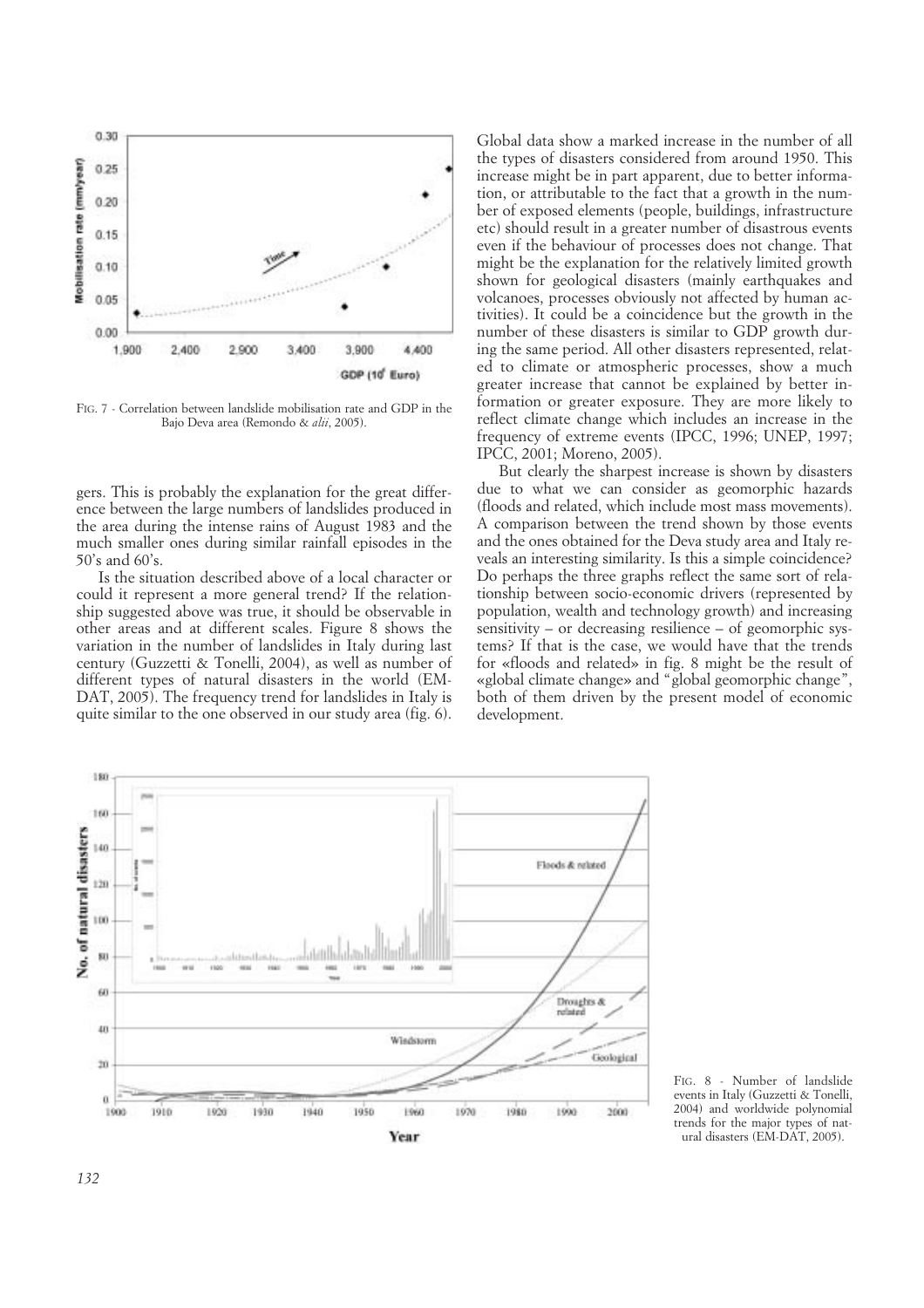## A NEW GEOMORPHIC EVOLUTION MODEL?

The results presented above suggest that geomorphic processes have experienced a significant change during the last century, particularly during the last few decades, reflecting a growing human influence. On the one hand, it appears that denudation («technological denudation»; Brown, 1956), geologic materials transfer and generation of new landforms – all of them manifestations of landscape evolution – have increased markedly as a result of direct human activity. The figures obtained indicate that technological denudation (especially if we consider both direct excavation and induced denudation) is probably by far the main contributor to overall denudation. The growing *per capita*, human geomorphic footprint reflects the growth in wealth and technological capability. A larger population with more wealth and technological capability implies, obviously, a larger GDP. It is therefore not surprising that GDP (an expression of human capability to act upon and modify the Earth's surface) and some of the consequences of an increasing human intervention on geomorphic systems show a certain relationship.

Another way to assess the relative importance of human transfer of geologic materials is to compare it with sediment transport to the ocean by the world's rivers, the main geomorphic transport agent. Table 4 presents values on sediment transport to world oceans, obtained by different authors. It must be borne in mind that upland denudation is not necessarily equivalent to sediment deposition at the river mouth. Sediment produced in upland areas may remain stored in the watershed for years or even more than a century. Thus the amount of material eroded at a given time may be significantly greater than the amount of sediment carried by rivers draining the area (Trimble, 1981; Meade, 1982; James, 1989; Marcus & Kearny, 1991; Slaymaker, 1993), although eventually it will end up in the

TABLE 4 - River sediment yield  $(x10^6 \t a^{-1})$  to the oceans (from Judson, 1983; Hay, 1998; Syvitski & *alii*, 2005)

| <b>Authors</b>                          | $x 10^6$ t a <sup>-1</sup> |
|-----------------------------------------|----------------------------|
| Lopatin $(1950)$ *                      | 17,500                     |
| Kuenen $(1950)^+$                       | 32,500                     |
| Fournier $(1960)^+$                     | 58,000                     |
| Barth (1962)                            | 3,800                      |
| Schumm $(1963)^+$                       | 20,500                     |
| MacKenzie & Garrels (1967) <sup>+</sup> | 8,300                      |
| Judson (1968)                           | 24,000                     |
| Holeman $(1968)^+$                      | 18,300                     |
| Holland (1978)                          | 20,000                     |
| Judson $(1983)$ °                       | 9,300                      |
| Milliman & Meade (1983)                 | 13,505                     |
| Milliman & Syvitski (1992)              | 10,000-20,000              |
| Syvitski & alii (2005)                  | 15,500 - Pre human         |
| Syvitski & alii (2005)                  | 17,800 - Present           |
|                                         |                            |

° only naturally produced sediment

does not include bed load

+ only solid load

sea. Having this present and also the fact that rivers are not the only transportation agent it is nevertheless interesting to compare the values in table 4 with those in table 3; they are essentially of the same order of magnitude. That is, «anthropogeomorphic» materials transfer also seems to be one or more orders of magnitude greater than fluvial sediment transport (or total sediment transport; Hay, 1998).

Considering the indirect influence of other activities (agriculture, forestry, which account in part for the values in tables 3 and 4), that seem to account for about 50% of solid sediment load in rivers (Judson, 1983; Hay, 1998), the importance of the human role would be even greater. It appears that the geomorphic system mountain-river-sedimentation basin, which has been the main agent of solid materials transfer on the Earth's surface until recent times, has been substituted to a great extent by the «anthropogeomorphic system» quarry/mine – road/railway – urban/ industrial agglomeration. If that is so, the question would not be whether geomorphic landscape evolution is sensitive to human influence, but whether natural processes are quantitatively significant for present geomorphic transfer.

Increasing human capability to intervene on the surface layer might also be resulting in a growing degradation and de-stabilisation of geomorphic systems. This could be reflected in increasing rates of certain geomorphic processes. Something quite similar has been pointed out by Glade (2003) in New Zealand, where land use changes following European colonisation were «the most important factor leading to increased landslide initiation» and consequent increases in sedimentation rates in lakes, wetlands and estuaries (by a factor between 1.6 and 18.2). A clear example of de-stabilisation of a different geomorphic process through human influence has been presented by Knox (2001), who shows the sensitivity of flood frequency and magnitude to changes due to human activity.

As discussed above, it seems that human influence is increasing landscape sensitivity to natural landslide triggers and causing an increase of landslide rates in the lower Deva area of northern Spain. If that is so and considering that mass wasting is a very important denudation mechanism in the region, an increase in the final result of geomorphic processes, sediment transport to deposition areas, should be expected. Figure 9 shows data on sedimentation rates determined in estuaries of northern Spain, different from that of the Deva River, where the analysis of landslide rates was carried out. The periods covered are not the same and the type of data obtained are different, but it is clear that the increase of sedimentation rate is quite similar to the one observed for landslide rate. In both cases, the trend towards increasing rates with time is quite apparent, suggesting that the relationship between growing human influence (GDP) and acceleration of geomorphic processes is also valid in those valleys and probably not a coincidence or a local effect.

Could it be that we have a chain of increasing effects of the type shown in fig. 10? Socio-economic drivers would be reflected in a growing «human geomorphic footprint», with an intensification of the generation of anthropogenic landforms, greater human role in the transfer of earth ma-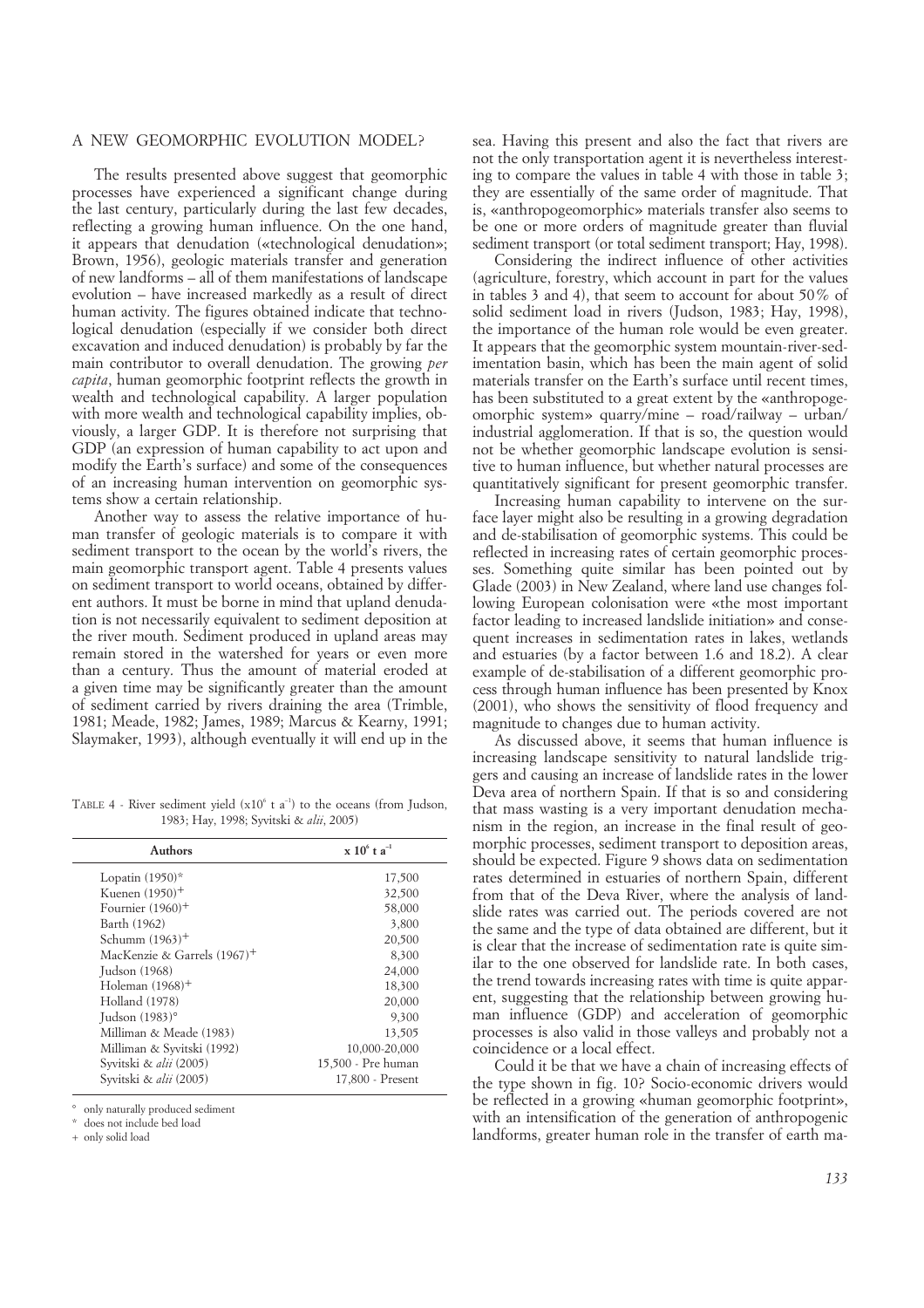

FIG. 9 - Sedimentation rates in three cores from estuaries in the north coast of Spain (Remondo & *alii*, 2005).

terials and relief evolution, as well as greater sensitivity of geomorphic processes, with the consequent acceleration of rates. The relationship between GDP and number of events (landslides in the Deva valley, Spain and in Italy; floods and related disasters at global level) shown in fig. 11 suggests that this might indeed be the case.

#### **A CHAIN OF INCREASING EFFECTS?**

Population + Wealth + Technology Greater intervention on geomorphic systems Changes in process behaviour, systems' sensitivity, exposure and vulnerability of elements Frequency and/or intensity of catastrophic events and damage per event

FIG. 10 - Possible chain of increasing effects linking socio-economic drivers and response of geomorphic systems. Each step probably has a multiplying effect.



FIG. 11 - Relationship between GDP and number of landslides in Italy and floods and related disasters in the world. (Data from Guzzetti & Tonelli, 204; EM-DAT, 2005 and Groningen Growth and Development Centre and The Conference Board, Total Economy Database, August 2005, http://www.ggdc.net).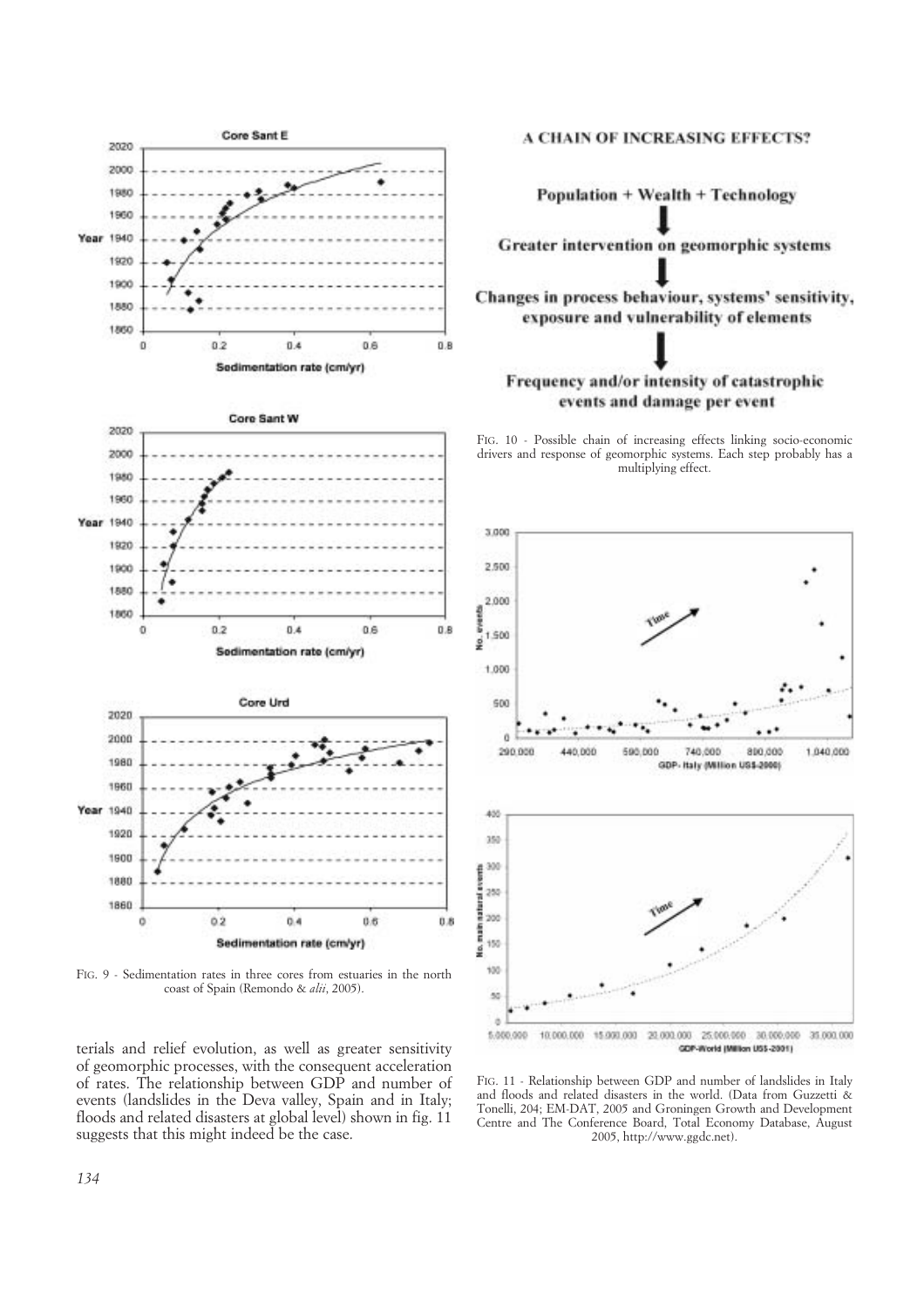In a review paper of the contents of a special issue of Catena, Brierly & Stankoviansky (2003) comment that «whether land use change or climate change is the main trigger of accelerated erosion-accumulation processes in long term landscape evolution remains uncertain... however... it is clear that... land use changes decrease the boundary resistance of landscape to change». These modifications increase landscape sensitivity and increase the effects of relatively small climate changes. The results presented in this work suggest that changes directly produced or indirectly induced by human activity have indeed been the main controllers of landscape evolution in the last few decades. In other words, during that period landscape has been much more sensitive to «geomorphic change» than to «climate change».

Perhaps we should start to think that the present model of geomorphic evolution represents a novelty in Earth's history. Up to well within the  $20<sup>th</sup>$  century, geomorphic landscape evolution and geomorphic processes were determined by water as the main agent. From about the middle of last century humans seem to be the dominating geomorphic agent, and rates of geomorphic processes have probably increased by one or more orders of magnitude. It appears that a transition has taken place from a «pre-industrial» to a «post-industrial» geomorphic model (Rivas & *alii*, 2006), significantly different form the former, in both qualitative and quantitative terms.

If that is correct, we should be extremely cautious when making geomorphic hazard and risk assessments. These assessments are normally based on the analysis of past behaviour of processes, determination of trends and construction of models to make predictions about future behaviour (the uniformitarian assumption). Data presented above suggest this assumption might not be justified and that intensity of geomorphic processes, frequency and magnitude of extreme events are likely to increase considerably during the present century. We should therefore try to gain a better understanding of the relationships between socio-economic and geomorphic processes in order to adjust to the hypothetical «new geomorphic model» and improve the quality of our predictions.

It seems that, as in the case of climate warming, we may have a coupling between socioeconomic development and «global geomorphic change» manifested through increasing human geomorphic footprint and rates of geomorphic processes and hazards. If that proves to be true, it would be necessary to design and implement policies aimed at producing a decoupling between both processes. The importance of working towards such decoupling is quite apparent looking at the figures about natural hazards and risks presented. Should we perhaps think about some sort of «Kyoto Protocol» to ensure that proper land-use management policies and practices, respectful with the nature and dynamics of geomorphic systems, are implemented?

#### REFERENCES

- ADRIAANSE A. (1997) *Resource flows: the material basis of industrial economies*. World Resources Institute, Washington, D.C., 50 pp.
- ARCE A. (1988) *La ría de San Martín de la Arena. Análisis históricoeconómico de sus distintos asentamientos portuarios*. B. Sc. Thesis. Escuela Superior de la Marina Civil, Universidad de Cantabria.
- ARCHER A.A., LUTTIG G.W. & SNEZZHKO I.I. (eds.) (1987) *Man's dependence on the earth; the role of geosciences in the environment*. UNESCO-UNEP, Paris.
- ARTO I. (2003) *Requerimientos totales de materiales en el País Vasco*. Economía Industrial, 351 (3), 115-128.
- BECKER A.R., CANTÚ M.P., OSSANA J.I. & GRUMELLI M. (2002) *El escurrimiento y las pérdidas de suelos por erosión hídrica laminar bajo diferentes sistemas de labranza, en la región pedemontana del suroeste de la provincia de Córdoba*. XIX Congreso Nacional del Agua. CD., Córdoba, 10 pp.
- BRIERLY G.J. & STANKOVIANSKY M. (eds.) (2003) *Special Issue Geomorphic Responses to Land Use Changes*. Catena, 51 (2-3), 173-347.
- BRIERLY G.J. & CAMPBELL P.M. (1997) *European impacts on downstream sediment transfer and bank erosion in Cobargo catchment, New South Wales, Australia*. Catena, 31 (1-2), 119-136.
- BROWN H. (1956) *Technological denudation*. In: Thomas W.L. (ed.), «Man's Role in Changing the Face of the Earth». University of Chicago Press, Chicago, 1023-1032.
- BRUNSDEN D. (2001) *A critical assessment of the sensitivity concept in geomorphology*. Catena, 42, 99-123.
- BRUNSDEN D. & THORNES J.B. (1979) *Landscape sensitivity and change*. Institute of British Geographers Transactions, 4, 463-484.
- BUJAN A., MASSOBRIO M., CASTIGLIONI M., YÁNEZ M., CIALLELLA H., FERNÁNDEZ J., SANTANATOGLIA O.J. & CHAGAS C. (2003) - *Soil erosion evaluation in a small basin through the use of 137Cs technique*. Soil and Tillage Research, 69 (1-2), 127-137.
- BURT T.P. (2001) *Integrated management of sensitive catchment systems*. Catena 42 (2-4), 275-290.
- BURTON I. & KATES R. (1964) *The perception of Natural Hazards in resource management*. Natural Resources Journal, 3, 412-441.
- CANTÚ M.P., DEGIOVANNI S.B., VILLEGAS M.B., ERIC C.F., SCHIAVO H.F. & BECKER A.R. (1996) - *Impacto de la actividad humana sobre los procesos geomorfológicos en la ciudad de Río Cuarto, Republica Argentina*. Primer Taller Latinoamericano del Proyecto ESPROMUD-Programa SCOPE del ICSU y IUGS. Bogotá, 12 pp.
- CAPELLI G., MICCADEI E. & RAFFI R. (1997) *Fluvial dynamics in the Castel di Sangro plain: morphological changes and human impact from 1875 to 1992*. Catena, 30 (4), 295-309.
- CARPINTERO O. (2003) *Los requerimientos totales de materiales en la economía española. Una visión a largo plazo: 1955-2000*. Economía Industrial, 351 (3), 27-58.
- CENDRERO A. (2003) *De la comprensión de la historia de la tierra al análisis de las interacciones entre seres humanos y medio natural*. Real Academia de Ciencias Exactas, Físicas y Naturales, Madrid, 77 pp.
- CENDRERO A., ELÍZAGA E. & GALLEGO E. (1987) *Los problemas de la integración de las áreas metropolitanas en los análisis y cartografía geoambiental*. III Reunión Nacional de Geología Ambiental y Ordenación del Territorio, Valencia, Volumen Comunicaciones, 49-56.
- CENDRERO A., DÍAZ DE TERÁN J.R., FARIAS P., FERNÁNDEZ S., GONZÁ-LEZ-DÍEZ A., JIMENEZ M., MARQUÍNEZ J., MENÉNDEZ R. & SALAS L. (1994) - *Temporal distribution and contribution of landslides to landscape evolution from Late Pleistocene to Present in the Cantabrian Cordillera, Spain*. In: Casale R., Fantechi R. & Flageollet, J.C. (eds), «Temporal occurrence and forecasting of landslides in the European Community». European Commission, Brussels, EUR 15805 EN, 425-506.
- DÍAZ DE TERÁN J.R., FRANCÉS E., DUQUE A. & CENDRERO A. (1992) *Indicators for the assessment of environmental impacts from small*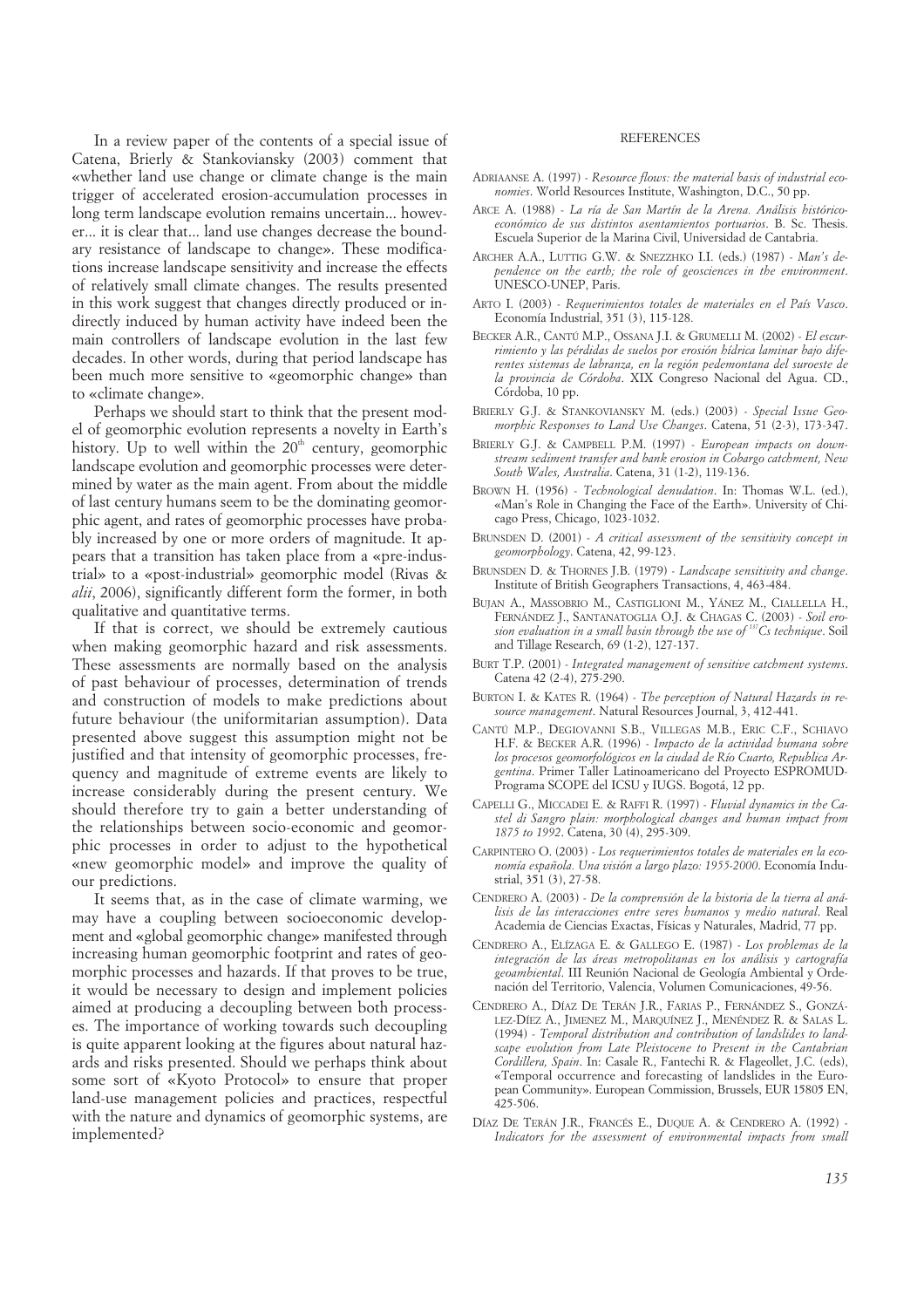*industrial installations; application to an asphalt agglomerate plant in northern Spain*. In: Hermellin M. (ed.), «Environmental Geology and Applied Geomorphology in Colombia». AGID-Univ. EAFIT, Medellín, 121-134.

- DIPUTACIÓN FORAL DE GUIPÚZCOA (1999) *Estudio de precipitaciones intensas, tiempos de concentración y caudales de cálculo de las cuencas del Territorio Histórico de Gipúzkoa*. Documento no. 6. DFG, San Sebastián, Spain.
- DOUGLAS I. (1990) *Sediment transfer and siltation*. In: Turner B.L., Clark W.C., Kates R.W., Richards J.F., Mathews J.T. & Meyer W.B. (eds.), «The Earth as transformed by human action». Cambridge University Press, Cambridge, U.K., 215-234.
- DUNNE T. & LEOPOLD L.B. (1978) *Water in Environmental Planning*. Freeman, New York, 818 pp.
- EDESO J.M., GONZÁLEZ M.J., MARAURI P., MERINO A., LARRIÓN J.A. & ZULUETA I. (1991) - *Repercusiones de los cambios de uso del suelo en la pérdida de recursos ambientales y la dinámica del ecosistema*. Escuela Ingeniería Técnica Industrial y Topografía. Universidad del País Vasco, Vitoria.
- EM-DAT (2005) *The OFDA/CRED International Disaster Database*. Web: www.em-dat.net - Université Catholique de Louvain, Brussels.
- EUROSTAT (2002) *Material use in the European Union 1980-2000: indicators and analysis*. Office for Official Publications of the European Communities, Luxemburgo.
- GELLIS A.C., ELLEVEIN A., ABY S., PAVICH M.J., BIERMAN P.R. & CLAPP E.M. (2004) - *Modern sediment yield compared to geologic rates of sediment production in a semi-arid basin, New México: Assessing the human impact*. Earth Surface Processes and Landforms, 28 (11), 1359- 1372.
- GLADE T. (2003) *Landslide occurrence as a response to land use change: a review of evidence from New Zealand*. Catena, 51, 297-314.
- GODDARD J.E. (1976) *The nation's increasing vulnerability to flood catastrophe*. Journal of Soil and Water Conservation, 31, 48-52.
- GONZÁLEZ-DÍEZ A., SALAS L., DÍAZ DE TERÁN J.R. & CENDRERO A. (1996) - *Late Quaternary climate changes and land mass movement frequency and magnitude in the Cantabrian Region, Spain*. Geomorphology, 15 (3-4), 291-309.
- GONZÁLEZ-DÍEZ A., REMONDO J., DÍAZ DE TERÁN J.R. & CENDRERO A. (1999) - *A methodological approach for the analysis of the temporal occurrence and triggering factors of landslides*. Geomorphology, 30, 95-113.
- GORDON J.E., BRAZIER V., THOMPSON D.B.A. & HORSFIELD D. (2001) *Geo-ecology and the conservation management of sensitive upland landscapes in Scotland*. Catena, 42 (2-4), 323-332.
- GOUDIE A. (1984) *The nature of environment: an advanced Physical Geography*. Blackwell, Oxford, 331 pp.
- GOUDIE A. (1993) *Human influence in geomorphology*. Geomorphology, 7, 37-59.
- GOUDIE A. (1995) *The Changing Earth. Rates of geomorphological processes*. Blackwell, Oxford, 352 pp.
- GUZZETTI F. & TONELLI G. (2004) *Information system on hydrological and geomorphological catastrophes in Italy (SICI): a tool for managing landslide and flood hazards*. Natural Hazards and Earth System Sciences, 4, 213-232.
- HALLET B., HUNTER L. & BOGEN J. (1996) *Rates of erosion and sediment evacuation by glaciers: A review of field data and their implications*. Global and Planetary Change, 12, 213-235.
- HARBOR J. (1999) *Engineering geomorphology at the cutting edge of land disturbance: erosion and sediment control on construction sites*. Geomorphology, 31, 247-263.
- HAY W.W. (1998) *Detrital sediment fluxes from continents to oceans*. Chemical Geology, 145, 287-323.
- HEIMSHAT A.M. & EHLERS T.A. (2005) *Quantifying rates and timescales of geomorphic processes*. Earth Surface Processes and Landforms, 30  $(8)$ , 917-921
- HEWITT K. (ed.) (1983) *Interpretations of Calamity from the view point of human ecology*. Allen and Unwin, Winchester, 304 pp.
- HOLLING C.S. (1973) *Resilience and stability in ecological systems*. Annual Review of Ecological Systems, 4, 1-23.
- HOOKE R.L. (1994) *On the efficacy of humans as geomorphic agents*. GSA Today, 4 (9), 224-225.
- HOOKE R.L. (1999) *Spatial distribution of human geomorphic activity in the United States: comparison with rivers*. Earth Surface Processes and Landforms, 24, 687-692.
- IGME (2002) *Panorama minero*. http://www.igme.es
- IPCC (INTERGOVERNMENTAL PANEL ON CLIMATE CHANGE) (1996) *Climate change 1995: The Science of Climate Change*. Cambridge Univ. Press, Cambridge, 572 pp.
- IPCC (INTERGOVERNMENTAL PANEL ON CLIMATE CHANGE) (2001) *Climate change 2001. The scientific basis*. Cambridge Univ. Press, Cambridge, 944 pp.
- JAMES L.A. (1989) *Sustained storage and transport of hydraulic gold mining sediment in the Bear river, California*. Annals of the Association of American Geographers, 79 (4), 570-592.
- JOHNSON R.M. & WARBURTON J. (2002) *Flooding and geomorphic impacts in a mountain torrent: Raise Beck, Central Lake District, England*. Earth Surface Processes and Landforms, 27 (9), 945-969.
- JUDSON S. (1983) *Erosion of the land, what's happening to our continents*? In: Tank R.W. (ed.), «Environmental Geology». Oxford Univ. Press, NewYork, 184-197.
- KATES R.W. (1962) *Hazard and choice perception in Flood Plain Management Research Paper No. 78*. University of Chicago, Chicago, pp. 157.
- LATRUBESSE E.M., STEVAUX J.C. & SINHA R. (2005) *Tropical rivers*. Geomorphology, 70 (3-4), 187-206.
- KNOX J. (2001) *Agricultural influence on landscape sensitivity in the Upper Mississippi River Valley*. Catena, 42, (2-4), 193-224.
- LEOPOLD L.B., WOLMAN M.G. & MILLER J.P. (1964) *Fluvial processes in Geomorphology*. W.H. Freeman and Company, San Francisco.
- LU X.X. (2005) *Spatial variability and temporal change of eater discharge and sediment flux in the Lower Jinsha tributary: Impact of environment changes*. River Research and Applications, 21 (2-3), 229-243.
- LUTTIG G.W. (1992) *The environmental impact caused by the use of geopotential*. In: Kozlovsky E.A. (ed.), «Geology and the environment»; Vol. III. UNESCO-UNEP, Paris-Nairobi, 31-51.
- MARCUS W.A. & KEARNY M.S. (1991) *Upland and coastal sediment sources in a Chesapeake Bay estuary*. Annals of the Association of American Geographers, 81 (3), 408-424.
- MARELLI H.J., WEIR A., LATTANZI A. & DÍAZ R. (1985) *Técnicas de conservación de suelos*. Serie Suelos y Agroclimatología nº 3. INTA, Marcos Juárez, Argentina.
- MARSH G.P. (1877) *The Earth as modified by human action (a new edition of Man and Nature)*. Scribner, Armstrong & Co., New York.
- MCCLINTOCK K. & HARBOR J.M. (1995) *Modeling potential impacts of land development on sediment yields*. Physical Geography, 16 (5), 359-370.
- MEADE R.H. (1982) *Sources, sinks and storage of river sediment in the Atlantic drainage of the United States*. The Journal of Geology, 90 (3), 235-252.
- MILES P.D., BRAND G.J., ALERICH C.L., BEDNAR L.F., WOUDENBERG S.W., GLOVER J.F. & EZELL E.N. (2001) - *The Forest Inventory and Analysis Database Description and Users Manual Version 1.0*. General Technical Report NC-218. U.S. Department of Agriculture, Forest Service, North Central Research Station, St. Paul, MN.
- MORENO J.M. (ed.) (2005) *Evaluación preliminar de los impactos en España por efecto del cambio climático*. Ministerio de Medio Ambiente, Madrid.
- MUNICH R.E. (2005) *Topics Geo Annual review: Natural catastrophes 2004*. Munchener Ruckversicherungs-Gesellschaft, Munchen. 60 pp.